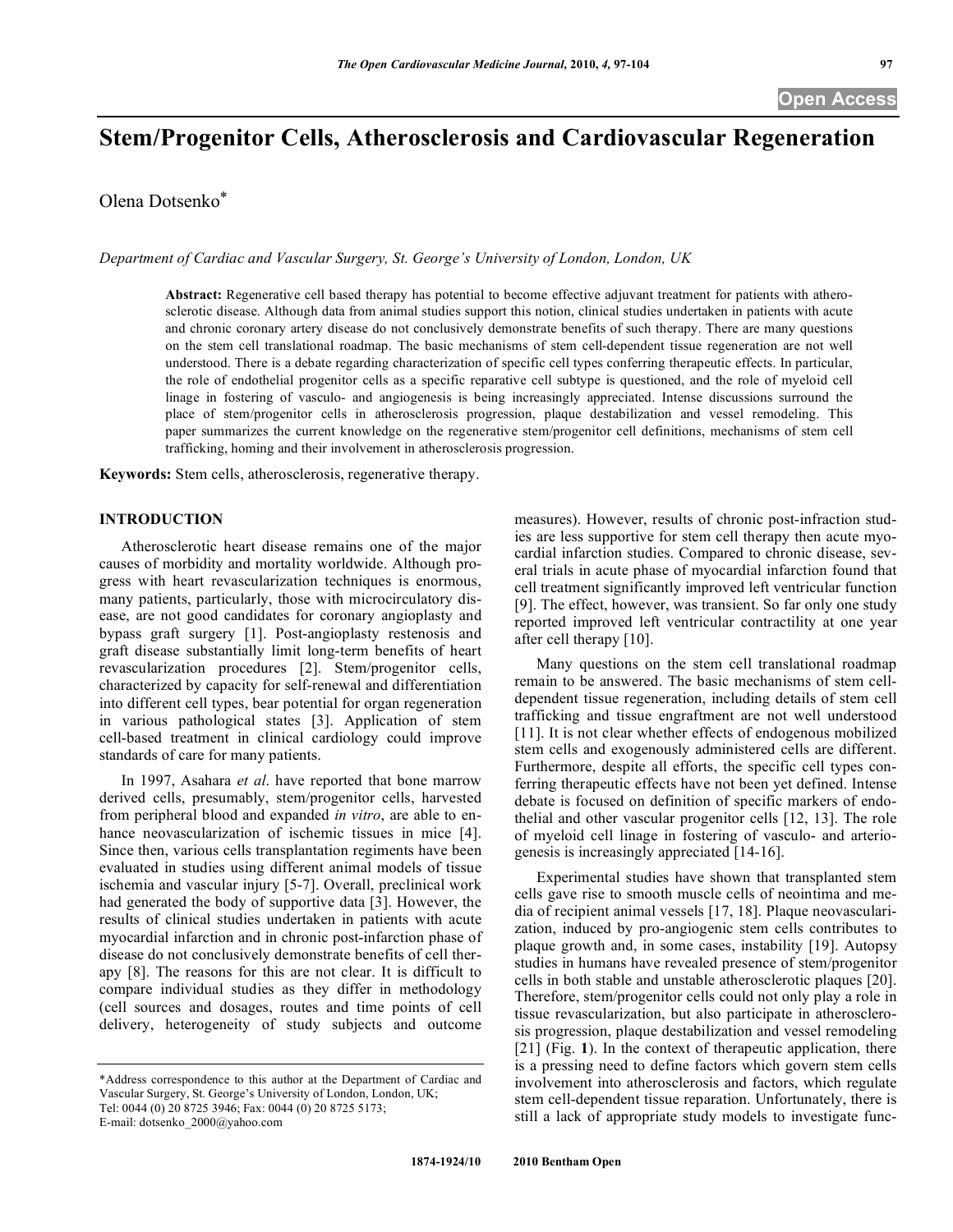

#### **Common vascular progenitors**

**Fig. (1).** Schematic presentation of progenitor cells involvement in vessels regeneration and atherosclerosis progression.

tional effects of stem cells in pathological conditions in humans, including chronic and acute atherosclerotic disease and chronic heart failure.

Cardiovascular risk factors [22], type of tissue injury [23- 25] and the use of medications [26] – all these may have an impact on both stem cell functional status and abilities of affected tissues to host reparative cells. Chronic inflammation and oxidative stress could switch stem/progenitor cellguided regenerative pathway into pro-inflammatory and proatherogenic direction, resulting in monocyte and immune cells recruitment to vascular wall where they maturate into neointima smooth muscle cells [27]. Cardiovascular medications, such as statins, angiotensin II type I receptor blockers and PPAR-gamma agonists, exhibit favorable effects on human stem cells cultured *in vitro*, increasing their survival and ability to regenerate ischemic tissues in animal models [26]. It is not clear, whether these medications modulate stem cell effects on atheroma growth and plaque destabilization, however studies suggest favorable effect of angiotensin II type 1 receptor blockers [28].

Here we review the major outstanding questions on the stem cells translational roadmap in cardiovascular regeneration, including controversies in stem cell definitions, mechanisms of stem cell trafficking and homing and stem cell role in atherosclerosis progression.

# **DEFINITIONS OF ENDOGENOUS STEM/ PROGENITOR CELLS**

Stem and progenitor cells are immature cells with high self-renewal potential and ability to differentiate into various cell types [1, 8]. Definition of stem/progenitor cells relies on three categories of methodological assessments: 1) proliferation, self-renewal and differentiation in culture, 2) expression of various molecular markers, 3) ability to execute specialized cell effects, eg, to restore the function of damage tissue/organ after transplantation [29]. The *sine qua non* criteria of regenerative efficacy of stem/progenitor cells in humans are their good performance in animal transplantation assay [29]. However, the results obtained in animal models are not always transferable to humans. In order to overcome this shortage several groups have introduced the conception of humanized mice, in which various kinds of human cells and tissues are engrafted into experimental mice models to reconstitute human immune system and other functions in the model [30].

The prototypes of human stem cells are embryonic stem cells – pluripotent cells able to differentiate into all cell types of adult organism. Due to allogeneic nature of cell transplantation, possibility of tumorogenesis and ethical issues embryonic stem cells are not widely used for therapeutic purposes, however, the first human trial using embryonic stem cells as a medical treatment has been approved recently by US Food and Drug Administration [31]. Recent reports have described reprogramming of adult differentiated cells, such as fibroblasts, into a state of pluripotency [32]. These induced pluripotent stem cells (iPSC) are promising candidates for ischemic tissue regeneration as a potential new source of "embryonic-like" stem cells that overcome the current limitations of embryonic stem cells. However, more robust data are warranted about iPSC trans-differentiation into cardiomyocytes, vascular smooth muscle and endothelial cells *in vivo*.

Multipotent stem cells are usually responsible for postnatal tissue reparations during physiological turnover, aging or injury [32]. Hematopoietic and mesenchymal stem cells are multipotent stem cells bearing potential for cardiovascular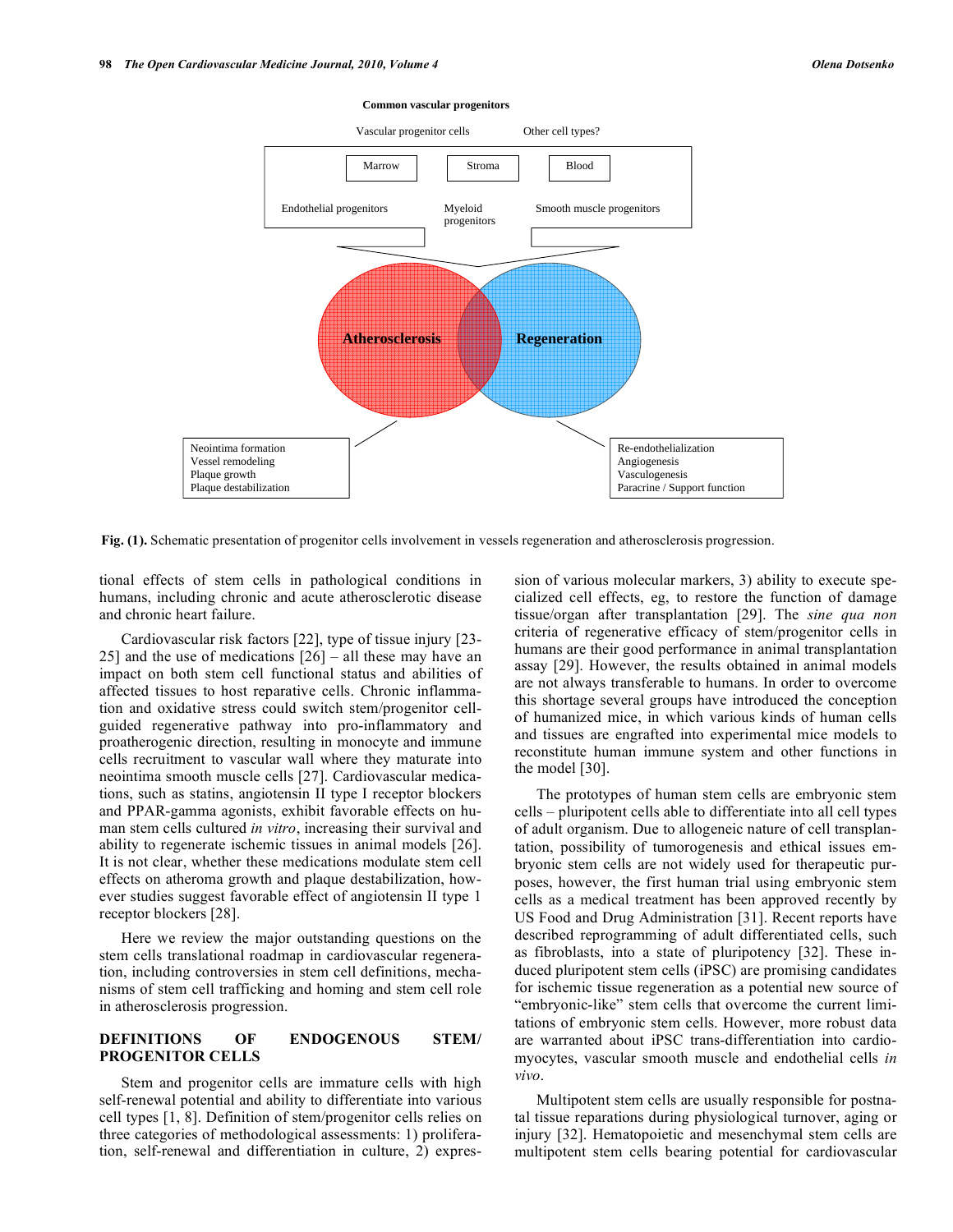regeneration. Hematopoietic stem cells have been isolated from bone marrow, peripheral blood and from umbilical cord blood as CD34+ and CD133+ cells, forming several types of well characterized colonies in culture (erythroid, myeloid, granulocyte-macrophage, etc) [33]. Numerous studies of bone marrow transplantation in hematological malignancies in humans have shown donor stem cell repopulation of recipient's bone marrow and restoration of haematopoietic function [34].

Mesenchymal stem cells reside predominantly in bone marrow stroma [35]. Their main function is maintenance of marrow mesenchymal stromal cell pool in stromal niche to support quiescent hematopoietic stem cells [35]. Mesenchymal stem cells could also differentiate into adipocytes, osteoblasts, chondrocytes and myoblasts. These cells do not express traditional hematopoietic and leukocytic markers CD34, CD133, CD45 and HLA-DR, but could be characterized by expression of CD105, CD73 and CD90 and ability to adhere to plastic (in culture) and bind variety of adhesion molecules [35, 36]. Due to their non-immunogenic nature, mesenchymal stem cells could be used for allogenous cell therapy [36]. Recent work has described their adjuvant role in supporting vasculogenesis *via* secretion of angiogenic factors and recruitment of reparative stem cells to the site of injury [37]. Their ability for cardiogenic differentiation has also been reported [38]. Clinical studies on the use of mesenchymal stem cells for cardiac regeneration after myocardial infarction are underway [37]. Stem cells, harvested from adipose tissue, have been also found to express adhesion molecules and hence to have potential to facilitate reparative stem cells tissue engraftment [39]. Experimental data indicate that adipose derived stem cells ameliorate tissue ischemia, increase tissue capillary density and differentiate into capillary structures *in vitro* [39].

Smooth muscle progenitor cells have been described as bone marrow resident and circulating cells that express markers of mesenchymal/smooth muscle lineage, such as endoglin (CD105), calponin and a-smooth muscle albumin (a-SMA) [40]. There are some controversies in phenotypic definition of smooth muscle progenitor cells. Smooth muscle cells are a highly heterogeneous cell population with different characteristics and markers and hence their predecessors may have distinct phenotypes in physiological and pathological conditions [41].

It is clear now that both endothelial and smooth muscle cells could originate from the same paternal cells, such as common vascular progenitor cells. Indeed, peripheral blood myeloid subset of CD14+CD105+ cells have been shown to be able to differentiate in culture into endothelial-like and smooth muscle cell-like lineage depending on culture conditions [14]. In enhanced green fluorescence protein (EGFP) transgenic mice model, EGFP labeled cells, injected after femoral artery wire injury, have been found in both neointima and media of injured artery [42]. These cells stained positively for both endothelial marker CD31 and a-SMA, implying the presence of a cohort of cells able to maturate *in vivo* into both endothelial and smooth muscle cells [42].

Much discussed is the question how endogenous smooth muscle progenitor cells regulate atherosclerosis progression [21, 41]. Animal studies with progenitor cell transplantation provided ambiguous data. Studies have shown that smooth

muscle progenitor cells are present in atherosclerotic plaque caps, neointima, media and adventitia of injured vessels [21]. Local inhibition of smooth muscle progenitor cells adhesion after arterial injury was reported to attenuate neointimal progression [42]. At the same time, recruitment of smooth muscle progenitor cells in chronic advanced atherosclerosis was shown to aid in stable plaque maintenance [43].

Skeletal myoblasts and resident cardiac stem cells are considered as capable to differentiate into mature cardiocytes [44, 45]. However, clinical studies with myoblast injections into cardiac muscle have shown increased risk of cardiac arrhythmias [44]. Intense research is conducted on isolation, expansion and differentiation of resident cardiac stem cells [45]. Recent study has reported isolation of c-kit+ cardiac stem cells from human right atrium [46]. The major obstacle in the laboratory expansion of resident cardiac stem cells is the need for cardiac biopsy in order to harvest the cells. However, for high risk patients undergoing cardiac surgery, harvesting c-kit+ cells from right atrium could be justifiable, if adequate expansion protocol is developed and their transplantation efficacy is proven.

# **CONTROVERSIES IN CHARACTERIZATION OF ENDOTHELIAL PROGENITOR CELLS AND EMERGING ROLE OF MYELOID PROGENITORS IN CARDIOVASCULAR REGENERATION**

There is no consensus yet regarding definitions of distinct cell types committed to postnatal angiogenesis and ischemic tissue regeneration. One of the most controversial topics is phenotypic and functional characterizations of endothelial progenitor cells.

Hematopoietic and non-hematopoietic vasculogenic progenitor cells are originating from common embryonic predecessor hemangioblast [47]. Hence, Asahara *et al*. suggested that circulating bone marrow-derived hematopoietic CD34+ cell population could contain subset of cells, maturating into endothelial cells and assisting in postnatal vasculogenesis [4, 48]. Subsequent studies have adopted the term "endothelial progenitor cells" and applied it to circulating and bone marrow resident cells, co-expressing hematopoietic (CD34, CD133) and endothelial markers, such as VEGF receptor-2 (VEGFR2), CD31, Tie-2, vascular endothelial (VE) cadherin and endothelial nitric oxide synthase (eNOS) [12, 49, 50]. Numerous animal studies have shown ability of circulating and marrow-derived cells to enhance ischemic tissue revascularization. However, most of the studies have transplanted non-selective bone marrow cell populations rather then cell subsets, co-expressing hematopoietic and endothelial antigens, forming endothelial-like colonies in culture. Recent study, however, have demonstrated improvement of cardiac function after intracoronary injection of CD34+chemokine receptor 4 (CXCR4)+ cells in humans [51].

Unfortunately, mentioned phenotypic markers could not accurately discriminate endothelial progenitor cells, as various cell types share the same antigens. For example, CD14+ myeloid subsets express CD34 and CD133, as well as VEGFR2, Tie-2 and other endothelial markers [15, 16, 52]. Circulating mature endothelial cells are co-expressing CD34 and various endothelial antigens. Peichev *et al*. [53] suggested to use a three antigen based (CD34, VEGFR2, and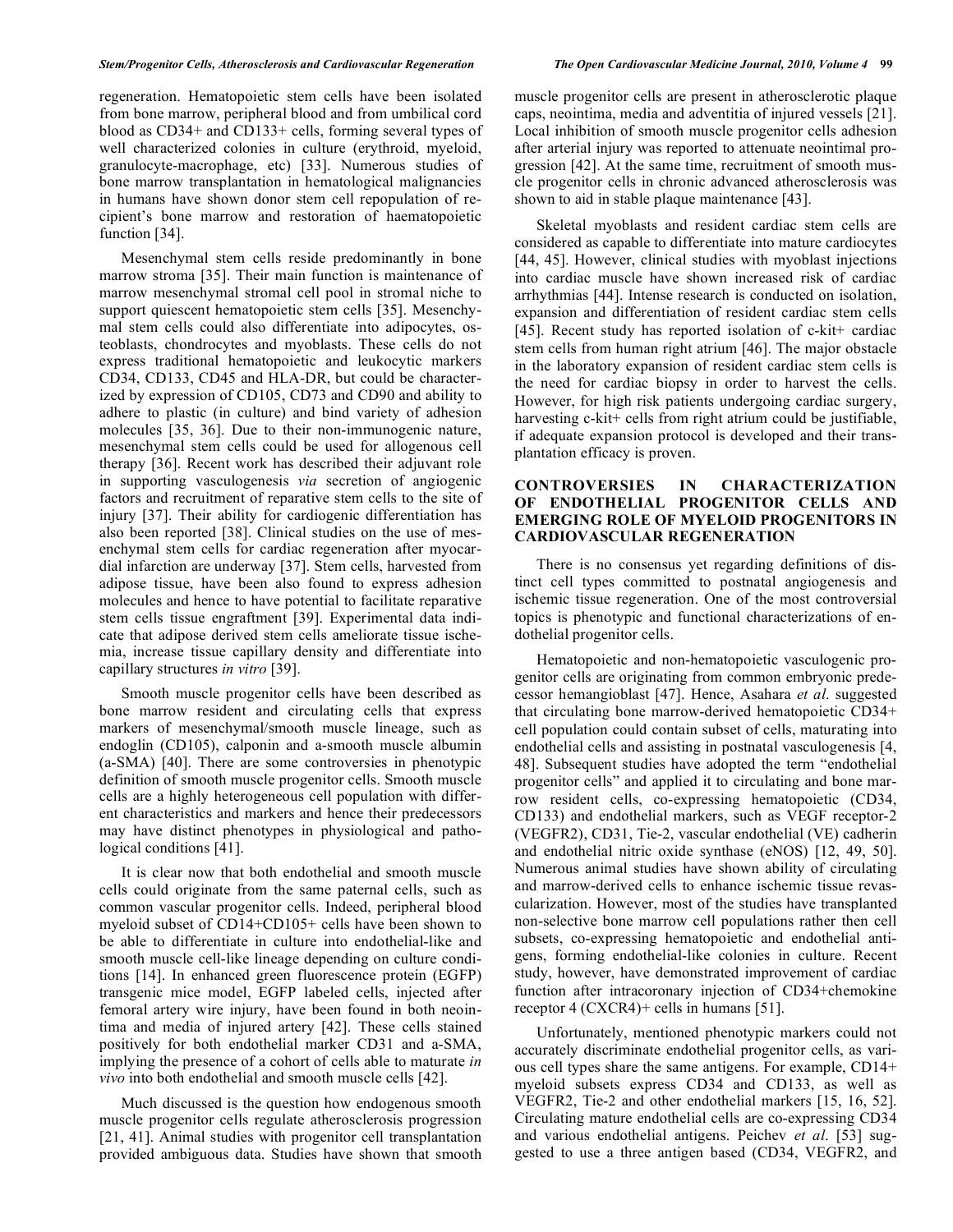CD133) protocol to separate circulating putative endothelial progenitor cells. However, recent work has demonstrated that triple positive CD34+CD133+VEGFR2+ cell population is hematopoietic, but not an endothelial progenitor [54]. CD34+CD133+VEGFR2+ enriched cells formed hematopoietic colonies, but not endothelial cell like structures *in vitro* [54]. Progenitor cells co-expressing hematopoietic and endothelial markers have not been utilized for vascular regenerative therapy in humans and hence their transplantation effects are not known.

In addition to surface antigen defining techniques, two major culture-based approaches have been proposed to identify endothelial progenitor cells [49, 50, 55]. In so called early colony forming unit (CFU) [49] assay mononuclear cells are plated on fibronectin coated plates; after few days of culture non-adherent cells are removed and adherent cells are remaining in culture for the next 5-7 days. In late outgrowth endothelial cell (OEC) assay mononuclear cells are let to grow for 14-21 days forming characteristic cobblestone colonies. Cells in early colonies are positive for both endothelial and myeloid progenitor cell markers and maturate into macrophages that express non-specific esterase and ingest bacteria [56]. Their progeny fail to form human-like blood vessels when implanted into immunodeficient mice [56]. In contrast, cells in OEC do not express CD14 and other myeloid markers, they are characterized by higher proliferative capacity, could form capillary-like structures *in vitro* and participate into vasculogenesis in mice models *in vivo* [57]. Therefore, OEC assay, most likely, is identifying vascular or, more specifically, endothelial cell progeny, whereas, early colony assay - monocytic/macrophage cell lineage. Indeed, fibronectin coated plates culture techniques are used to isolate circulating monocytes [58]. In addition, circulating CD14+CD45+ monocytes and tissue macrophages have been shown to exhibit endothelial-like cell features, such as uptake of acetylated low density lipoprotein, binding ulex lectin and expressing of eNOS [59].

Clinical studies, exploring association between cardiovascular risks and circulating progenitor cells, have utilized both culture techniques to measure progenitor cell clonogenic potential. Most of the studies have reported inverse relationship between circulating endothelial progenitor cell number and severity of cardiovascular disease [12, 50]. Thus, it is plausible, that both early and late colony forming subsets of circulating progenitor cells play a role in cardiovascular regeneration.

It was reported, that CD14+ myeloid subsets isolated from peripheral blood formed morphologically identical to early endothelial progenitor cell colonies in culture, and, when injected intravenously in mice with hindlimb ischemia, improved muscle perfusion and increased capillary density [16, 52]. Subpopulation of monocyte-derived CD34+/ CD14+, CD14+VEGFR2+CXCR2+ and Tie2+CD14+CD16+ cells, releasing angiogenic growth factors, and directly incorporating into neo-endothelium, has also been described [12].

Under conditions of vascular ischemia mobilized subsets of hematopoietic progenitor cells could undergo "alternative activation pathway", maturating into non-inflammatory macrophages and dendritic cells, able to migrate through the endothelial barrier into the matrix of the tissue [12]. These migrated cells have been shown to foster local production of innate immune cells and to release chemotactic and growth factors stimulating recruitment of circulating and tissue resident progenitor cells to the site of injury aiming to preserve homeostasis of healthy vessels [60]. *Ex vivo* activation of monocytes chemoattractant protein-1 stimulates adhesion of bone marrow-derived monocyte-like cells to injured arteries, resulting in re-endothelialization and reduction in neointima formation [52].

# **STEM/PROGENITOR CELL TRAFFICKING AND HOMING**

Regenerative effect of all non-tissue-resident stem/ progenitor cells, including exogenously administered cells, depends on their recruitment into the site of injury. This process is regulated by molecular signals from damaged tissue and schematically could be presented as stem cells mobilization, migration with circulating blood and tissue engraftment including *in situ* proliferation and differentiation [61].

Many details of hematopoietic cells trafficking from bone marrow to ischemic non-marrow tissues have been clarified in experimental animal models. Responding to the signals from the periphery stem/progenitor cells migrate within bone marrow from the steady-state stromal niche into the vascular compartment and then are released into circulating blood [61]. The most powerful signal for stem cells mobilization and homing is chemokine stromal cell derived factor-1 (SDF-1 also known as CXCL12), which binds to its specific receptor CXC4 [62].

In normal hematopoiesis SDF-1 plays a crucial role for circulating stem cell homing to bone marrow [62]. In physiological conditions various tissues, including bone marrow stroma, constitutively express SDF-1 [62]. In absence of injury in peripheral tissues, there is a significant gradient between concentration of SDF-1 in bone marrow and in peripheral tissues [62]. During hypoxia, ischemia and inflammation SDF-1 is up-regulated and marrow-tissue SDF-1 gradient is reversed [63-65]. Activated platelets express SDF-1 and hence contribute to the recruitment of circulating progenitor cells to the growing platelet thrombi on the site of arterial injury. The gene expression of SDF-1 is regulated by the transcription factor hypoxia-inducible factor-1 (HIF-1) [66]. The expression of HIF-1 is up-regulated in hypoxic, injured and ischemic tissues and recruitment of regenerative CXCR4+ progenitor cells is mediated by hypoxic gradients *via* HIF-1-induced expression of SDF-1 [66]. During ischemia or inflammation VEGF, erythropoietin, granulocytecolony stimulating factor (G-CSF) and nitric oxide (NO) exert mobilizing action on hematopoietic stem cells in part *via* SDF-1 route [62-66]. Mobilization of progenitor cells to the site of injury was significantly impaired in eNOS knockout mice [67]. SDF-1 induces the release of NO in endothelial cells, creating positive feedback loops for regenerative cells chemotaxis [66-68]. Recent reports have shown involvement of Notch and sphingosine-1 phosphate system signaling in the activation of CXCR4 under conditions of tissue ischemia [68]. Clinical studies have demonstrated, that cardiovascular surgical intervention had mobilizing effect on CD34+, CD34+CXCR4+ cells and increased number of circulating CFU progenitor cells [69].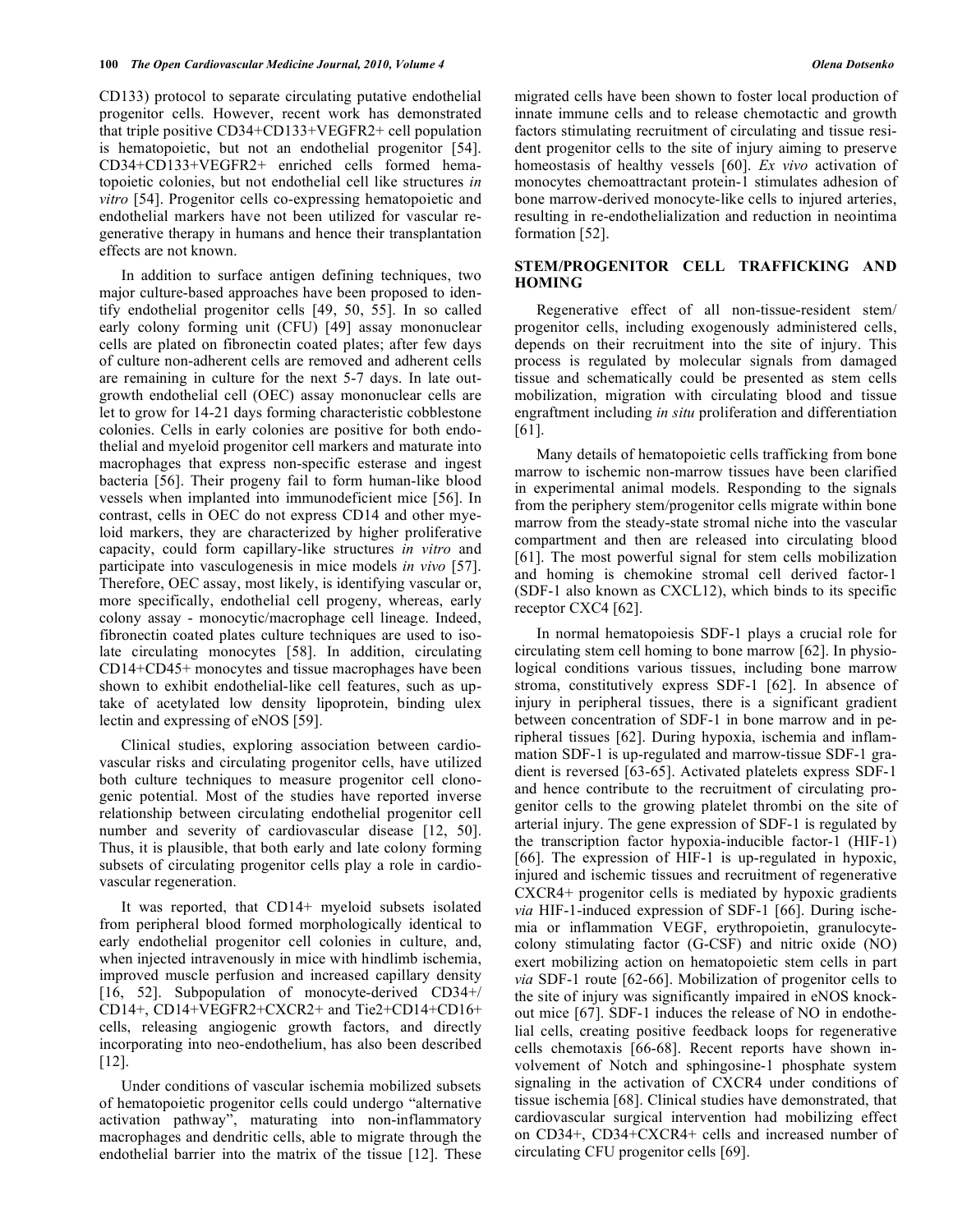In addition to SDF-1-CXCR4+ axis, important role in stem cells recruitment to tissue play soluble or surface arrested angiogenic CC- and inflammatory CXC-chemokines (CCL2, CXCL1, CXCL7) and their respective receptors (CCR2, CXCR2, CXCR4) on stem/progenitor cell surface [68]. In particular, up-regulation of CXCR2 ligands CXCL1 and CXCL7 during arterial injury resulted in selective recruitment of myeloid CD14+ vascular progenitor subsets to sites of injury, increasing of re-endothelialization [70].

### **ATHEROSCLEROSIS PROGRESSION VERSUS ENDOTHELIAL RECOVERY: CONTRIBUTION OF STEM/PROGENITOR CELLS**

Development of atherosclerotic lesions depends on continuous focal inflammation initiated by endothelial damage, followed by sub-endothelial accumulation of lipids and immune cells. Local resident macrophages release a host of pro-inflammatory Th1-type cytokines (gamma interferon, tumor necrosis factor alpha and interleukin (IL)-2), which quickly recruit circulating inflammatory and immune mononuclear cells to subendothelial matrix, perpetuating inflammatory vicious circle [60]. At the same time, as a compensatory reparation response, macrophages undergo alternative activation (develop into M2 type cells) to support vessel healing [71]. M2 cells secrete Th2-type cytokines and chemokines (IL-3, IL-8, G-CSF, etc), which mediate mobilization of regenerative progenitor cells [71]. Upon atherosclerosis progression critical reduction in blood flow triggers compensatory angiogenesis to diminish tissue ischemia. Molecular stimuli from ischemic tissues attract bone marrow' and circulating stem/progenitor cells. Adequate endothelial regeneration is crucial for prevention of atheroma growth [61]. Studies on chimeric animals carrying EGFP positive bone marrow cells have demonstrated that these cells contribute to endothelial repair after injury [42]. Transfusion of healthy wild-type mice bone marrow-derived cells into atherosclerotic Apolipoprotein E-knockout (Apo $E^{-/-}$ ) mice lead to improvement in endothelial function and inhibited atherosclerosis progression [72]. Over-expression of angiogenic CC-chemokine L2 in infused bone marrow mononuclear cells significantly reduced neointima formation and accelerated re-endothelialization *via* recruitment of CCR2+ progenitor cells [52]. It is well known that inhibition of proinflammatory macrophage migration into atherosclerotic lesions leads to a more stable plaque phenotype. Recent study reported that blockage of monocyte inflammatory factor, which regulates both macrophage migration and CXCR4 and CXCR2 expression, resulted in reduced neointima area [73].

However, in contrast to antiatherogenic effects, circulating and marrow-resident stem/progenitor cells participate in vessel remodeling and plaque angiogenesis, supporting atherosclerosis progression. It has been demonstrated, that infused progenitor cells in  $ApoE^{-1}$  mice increased plaque size and converted its phenotype to unstable one [74]. *In vivo* seeding of CD34+ progenitor cells to the surface of a graft stimulated neointimal hyperplasia [5].

The contribution of stem/progenitor cells to atherosclerosis progression has been confirmed in numerous studies utilizing animal models of transplant atherosclerosis and bone marrow transplantation in conjunction with vascular injury. Donor-derived smooth muscle cells were identified within the atherosclerotic vessel wall in patients after sexmismatched bone marrow transplantation [75]. It appears that cellular constituents of vascular lesions vary with the type of injury (primary atherosclerosis, post-angioplasty restenosis or intimal hyperplasia of vein graft) [76]. This has been studied in detail in animal bone marrow transplantation vascular injury model studies. It was shown that type of vascular injury (wire injury, vessel ligation, perivascular cuff induced trauma) determined the number of bone marrow cells migrated to neointima [42]. The largest numbers of transplanted bone marrow derived cells was found in neointima after wire injury with vessel wall dilatation and endothelial denudation (injury, which share similarities with angioplasty procedure in humans) [42]. Interestingly, the degree of vessel injury-related inflammation (irrespective from the type of injury) did not intervene with the contribution of bone marrow derived cells to the neointima [42].

The source of progenitor cells conferring proatherogenic effects (such as neointima growth) remains a matter of debate. Transplant atherosclerosis animal studies have shown that endothelial cells of microvessels within allograft atherosclerotic vessels are derived from recipient bone marrow progenitor cells [77]. At the same time, it was shown, that Sca+lin- progenitor cells in allograft vessels have migrated from adventitia to the neointima, were they maturated into smooth muscle cells [78]. Furthermore, it was reported, that smooth muscle cells in advanced atherosclerosis have originated from the vessel wall and healing after plaque rupture mainly involved local, but not circulating cells [43].

Molecular mechanisms of endogenous progenitor cell contribution to atherosclerosis are not well understood. The evidence is emerging about the role of SDF-1/CXCR4 and CXCL1/CXCR2 axes [27]. However, there are controversies between different studies.

It was suggested that SDF-1 may have plaque stabilizing effects [79]. It was found that smooth muscle and endothelial cells in stable plaques express SDF-1 and patients with unstable coronary artery disease have reduced levels of SDF-1 in plasma [80]. At the same time, it has been shown, that blocking of SDF-1 resulted in significant reduction of neointima formation after arterial injury in  $ApoE^{-1}$  mice, implicating SDF-1 role in vessel remodeling [79]. Notably, blocking of SDF-1 in the same study did not reduce re-endothelialization after injury [79]. Continuous blockage of SDF-1 receptor CXCR4 resulted in aggravation of atherosclerosis in mice *via* increasing homing of neutrophils, whereas, smooth muscle progenitor cells recruitment was not changed [81]. In contrast, recent work has shown that treatment with CXCR4 antagonist decreased neointima formation and smooth muscle cell mobilization after arterial injury, however had no effect on reendothelialization after endothelial denudation [82].

Blockage of CXCR2 ligand CXCL1 inhibited endothelial recovery and increased neointima growth in  $ApoE<sup>-/-</sup>$  mice after wire injury in the carotid artery [83]. Neointima macrophages were identified as a major source of CXCL1 in injured vessels in  $\text{ApoE}^{-/-}$  mice [83]. It is established, that CXCL1 promotes atherogenesis through increased recruitment of monocytes [83]. Increased levels of CXCR2 ligands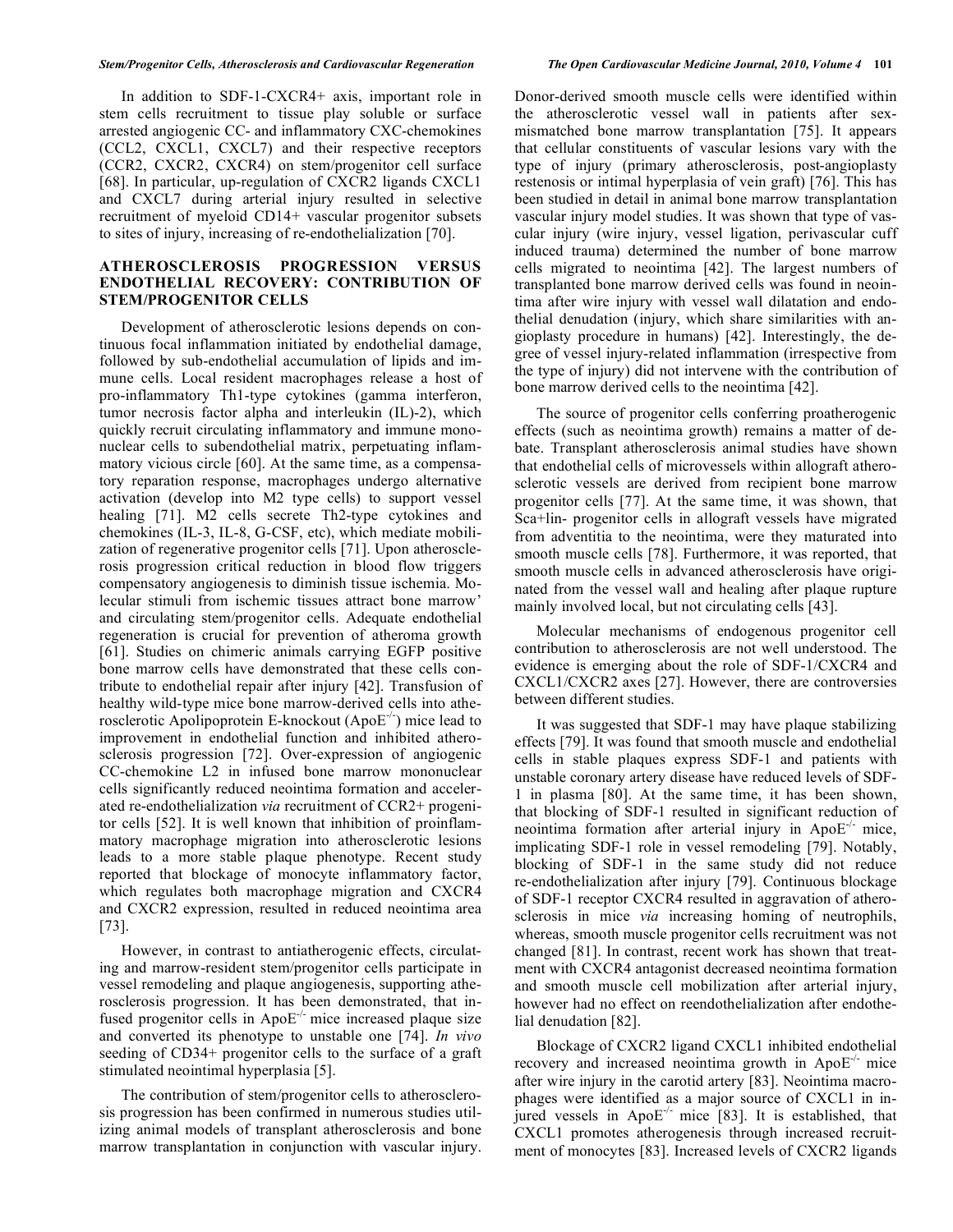CXCL1 and CXCL7 were related in clinical studies with plaque destabilization and blockage of CXCR2 was associated with stable plaque phenotype [42].

Thus, it appears that molecular stimuli which regulate atherosclerosis progression coordinate vessel wall engraftment of both progenitor and inflammatory cells. It is likely, that widespread chronic recruitment of myeloid progenitors could potentiate atherosclerosis progression *via* maintanence of continous inflammation and plaque neovascularization. In parallel, recruitment of progenitor cells giving rise to smooth muscle cells within atherosclerotic plaque could maintain plaque stability. In acute vessel injury, recruitment of progenitor cells able to restore endothelial layer may support vessel recovery.

# **CONCLUSIONS**

Recent developments in stem cells research have revealed new facts about biology of endogenous stem/ progenitor cells in humans. Phenotypic and functional plasticity of bone marrow resident and circulating stem/ progenitor cells has been increasingly appreciated. Therefore, there is a need to put even more efforts to develop methodologies able to identify distinct cell types prospectively or to predict reparative effects of endogenous mobilized or exogenously administered cells. The contribution of stem/progenitor cells to atherosclerosis progression and vascular remodeling after injury in humans is established, however many details are still unknown. It is hoped that future studies would explore ambivalent role of stem cells in tissue regeneration and in atherosclerosis progression. In the respect of the main clinical endpoint, it is important to get selective control over specific patient-related factors that may have an impact on cell therapy outcome, such as severity of atherosclerosis, cardiovascular risk factors and co-morbid background.

#### **REFERENCES**

- [1] Seiler C. The human coronary collateral circulation. Heart 2003; 89: 1352-7.
- [2] Barner HB. Operative treatment of coronary atherosclerosis. Ann Thorac Surg 2008; 85: 1473-82.
- [3] Rafii S, Lyden D. Therapeutic stem and progenitor cell transplantation for organ vascularization and regeneration. Nat Med 2003; 9:702-12.
- [4] Asahara T, Masuda H, Takahashi T, *et al*. Bone marrow origin of endothelial progenitor cells responsible for postanatal vasculogenesis in physiological and pathological neovascularization. Circ Res 1999; 85: 221-8.
- [5] Bhattacharya V, McSweeney PA, Shi Q, *et al*. Enhanced endothelialization and microvessel formation in polyester grafts seeded with  $CD34<sup>+</sup>$  bone marrow cells. Blood  $2000$ ;  $95:581-5$ .
- [6] Sata M. Role of circulating vascular progenitors in angiogenesis, vascular healing and pulmonary hypertension: lessons form animal models. Atherioscler Thromb Vasc Biol 2006; 26: 1008-14.
- [7] Orlic D, Kajstura J, Chimenti S, *et al*. Mobilized bone marrow cells repair the infarcted heart, improving function and survival. Proc Natl Acad Sci 2001; 98: 10344-9.
- [8] Dimmeler S, Burchfield J, Zeiher AM. Cell-based therapy of myocardial infarction. Arterioscler Thromb Vasc Biol 2008; 28: 208- 16.
- [9] Martin-Rendon E, Brunskill SJ, Hyde CJ, Stanworth SJ, Mathur A, Watt SM. Autologous bone marrow stem cells to treat acute myocardial infarction: a systematic review. Eur Heart J 2008; 29: 1807- 18.
- [10] Schächinger V, Erbs S, Elsässer A, *et al*. Improved clinical outcome after intracoronary administration of bone-marrow-derived

progenitor cells in acute myocardial infarction: final 1-year results of the REPAIR-AMI trial. Eur Heart J 2006; 27: 2775-83.

- [11] Kovacic JC, Harvey RP, Dimmeler S. Cardiovascular regenerative medicine: digging in for the long haul. Cell Stem Cell 2007; 1: 628-33.
- [12] Yoder MC. Defining human endothelial progenitor cells. J Thromb Haemost 2009; 7: 49-52.
- [13] Sugiyama S, Kugiyama K, Nakamura S, *et al*. Characterization of smooth muscle-like cells in circulating human peripheral blood. Atherosclerosis 2006; 187: 351-62.
- [14] Metharom P, Liu C, Wang S, *et al*. Myeloid lineage of high proliferative potential human smooth muscle outgrowth cells circulating in blood and vasculogenic smooth muscle-like cells *in vivo*. Atherosclerosis 2008; 198: 29-38.
- [15] Rohde E, Malischnik C, Thaler D, *et al*. Blood monocytes mimic endothelial progenitor cells. Stem Cells 2006; 24: 357-67.
- [16] Urbich C, Heeschen C, Aicher A, Dernbach E, Yeiher A, Dimmerler S. Relevance of monocytic features for neovascularization capacity of circulating endothelial progenitor cells. Circulation 2006; 108: 2511-6.
- [17] Tsai S, Butler J, Rafii S, Liu B, Kent KC. The role of progenitor cells in the development of intimal hyperplasia. J Vasc Surg 2009; 49: 502-10.
- [18] Hristov M, Zernecke A, Schober A, Weber C. Adult progenitor cells in vascular remodeling during atherosclerosis. Biol Chem 2008; 389: 837-44.
- [19] Di Stefano R, Felice F, Balbarini A. Angiogenesis as risk factor for plaque vulnerability. Curr Pharm Des 2009; 15: 1095-106.
- [20] Torsney E, Mandal K, Halliday A, Jahangiri M, Xu Q. Characterisation of progenitor cells in human atherosclerotic vessels. Atherosclerosis 2007; 191: 259-64.
- [21] Hristov M, Weber C. Ambivalence of progenitor cells in vascular repair and plaque stability. Curr Opin Lipidol 2008; 19: 491-7.
- [22] Vasa M, Fichtlscherer S, Aicher A, Adler K, Urbich C, Martin H. Number and migratory activity of circulating endothelial progenitor cells inversely correlate with risk factors for coronary artery disease. Circ Res 2001; 89: E1-E7.
- [23] Thomas H, Avery P, Ahmed J, Edwards R, Purcell I, Zaman A. Local vessel injury following percutaneous coronary intervention does not promote early mobilization of endothelial progenitor cells in the absence of myocardial necrosis. Heart 2009; 95: 555-8.
- [24] Wojakowski W, Kucia M, Kazmierski M, Ratajczak M, Tendera M. Circulating progenitor cells in stable coronary heart disease and acute coronary syndromes: relevant reparatory mechanisms? Heart 2008; 94: 27-33.
- [25] Kopp HG, Ramos CA, Rafii S. Contribution of endothelial progenitors and proangiogenic hematopoietic cells to vascularization of tumor and ischemic tissue. Curr Opin Hematol 2006; 13: 175-81.
- [26] Besler C, Doerries C, Giannotti G, Lüscher TF, Landmesser U. Pharmacological approaches to improve endothelial repair mechanisms. Expert Rev Cardiovasc Ther 2008; 6: 1071-82.
- [27] Zernecke A, Shardarsuren E, Weber C. Chemokines in atherosclerosis: an update. Arterioscler Thromb Vasc Biol 2008; 28: 1897- 1907.
- [28] Yamada T, Kondo T, Numaguchi Y, Tsuzuki M, Matsubara T, Manabe I. Angiotensin II receptor blocker inhibits neointimal hyperplasia through regulation of smooth muscle-like progenitor cells. Arterioscler Thromb Vasc Biol 2007; 27: 2363-9.
- [29] van Os R, Kamminga LM, de Haan G. Stem cell assays: something old, something new, something borrowed. Stem Cells 2004; 22: 1181-90.
- [30] Pearson T, Greiner DL, Shultz LD. Humanized SCID mouse models for biomedical research. Curr Top Microbiol Immunol 2008;  $324 \cdot 25 - 51$
- [31] Lui KO, Waldmann H, Fairchild PJ. Embryonic stem cells: overcoming the immunological barriers to cell replacement therapy. Curr Stem Cell Res Ther 2009; 4: 70-80.
- [32] Jaenish R, Young R. Stem cells, the molecular circuitry of pluripotency and nuclear reprogramming. Cell 2008; 132: 567-82.
- [33] Gallacher L, Murdoch B, Wu DM, Karanu FN, Keeney M, Bhatia M. Isolation and characterization of human CD34(-)Lin(-) and CD34(+)Lin(-) hematopoietic stem cells using cell surface markers AC133 and CD7. Blood 2000; 95: 2813-20.
- [34] Chan RJ, Yoder MC. The multiple facets of hematopoietic stem cells. Curr Neurovasc Res 2004; 1: 197-206.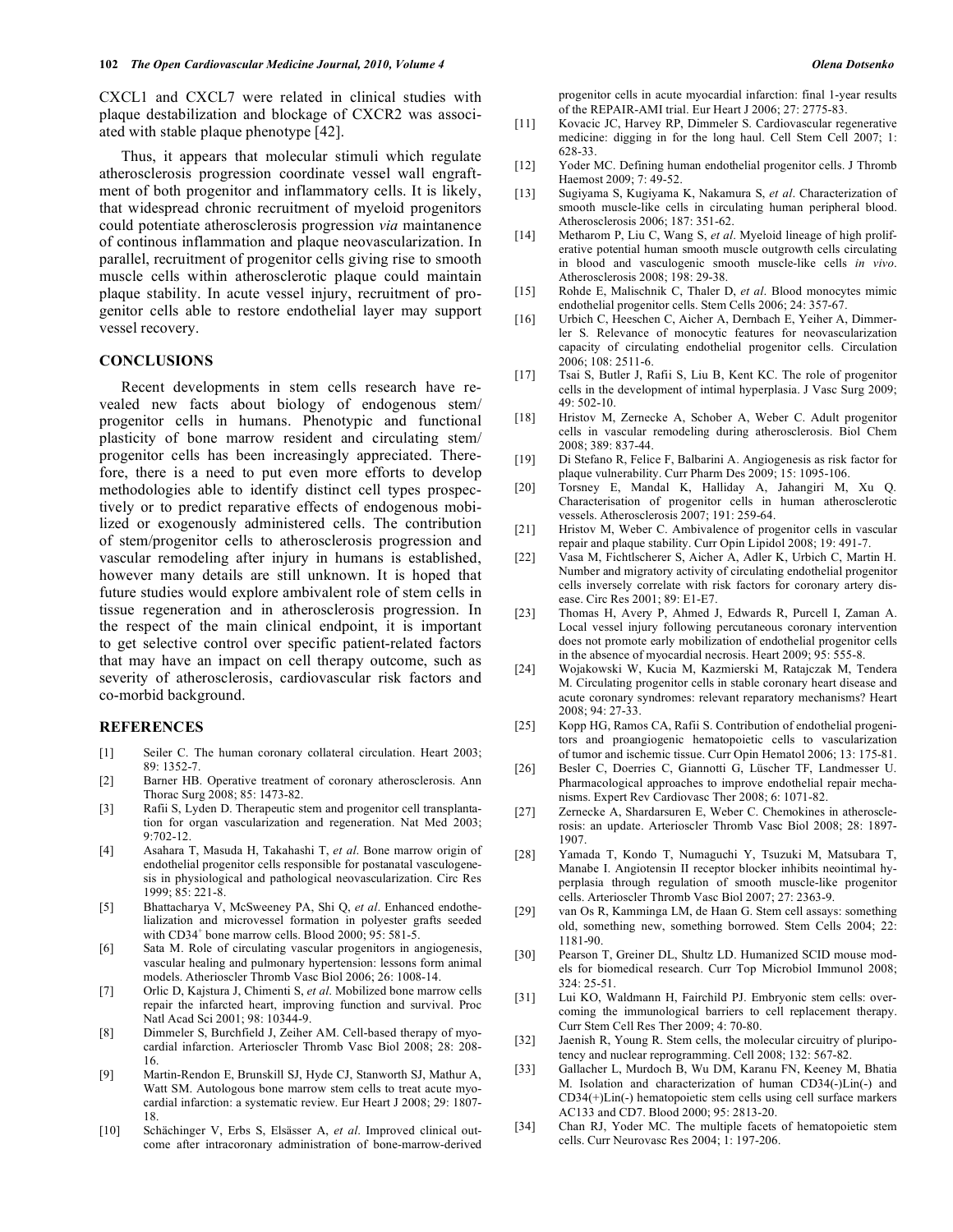#### *Stem/Progenitor Cells, Atherosclerosis and Cardiovascular Regeneration The Open Cardiovascular Medicine Journal, 2010, Volume 4* **103**

- [35] Chamberlain G, Fox J, Ashton B, Middleton J. Concise review: mesenchymal stem cells: their phenotype, differentiation capacity, immunological features, and potential for homing. Stem Cells 2007; 25: 2739-49.
- [36] Gnecchi M, Melo LG. Bone marrow-derived mesenchymal stem cells: isolation, expansion, characterization, viral transduction, and production of conditioned medium. Methods Mol Biol 2009; 482: 281-94.
- [37] Psaltis PJ, Zannettino A, Worthley SG, Gronthos S. Mesenchymal stromal cells – potential for cardiovascular repair. Stem Cells 2008; 26; 2201-10.
- [38] Toma C, Pittenger MF, Cahill KS, Byrne BJ, Kessler PD. Human mesenchymal stem cells differentiate to a cardiomyocyte phenotype in the adult murine heart. Circulation 2002; 105: 93- 8.
- [39] Sanz-Ruiz R, Fernández-Santos E, Domínguez-Muñoa M, *et al*. Early translation of adipose-derived cell therapy for cardiovascular disease. Cell Transplant 2009; 18: 245-54.
- [40] Simper D, Stalboerger PG, Panetta CJ, Wang S, Caplice NM. Smooth muscle progenitor cells in human blood. Circulation 2002; 106: 1199-204.
- [41] Margariti A, Zeng L, Xu Q. Stem cells, vascular smooth muscle cells and atherosclerosis. Histol Histopathol 2006; 21: 979-85.
- [42] Tanaka K, Sata M, Hirata Y, Nagai R. Diverse contribution of bone marrow cells to neointimal hyperplasia after mechanical vascular injuries. Circ Res 2003; 93: 783-90.
- [43] Zoll J, Fontaine V, Gourdy P, *et al*. Role of human smooth muscle cell progenitors in atherosclerotic plaque development and composition. Cardiovasc Res 2008; 77: 471-80.
- [44] Sherman W, He KL, Yi GH, *et al*. Myoblast transfer transfer in ischemic heart failure: effects on rhythm stability. Cell Transplant 2009; 18: 333-41.
- [45] van Vliet P, Sluijter JP, Doevendans PA, Goumans MJ. Isolation and expansion of resident cardiac progenitor cells. Expert Rev Cardiovasc Ther 2007; 5: 33-43.
- [46] Aghila RKG, Jayakumar K, Srinivas G, Nair RR, Kartha CC. Isolation of cKit-positive cardiosphere-forming cells from human atrial biopsy. Asian Cardiovasc Thorac Ann 2008; 16: 50-56.
- [47] Ribatti D. Hemangioblast does exist. Leuk Res 2008; 32: 850-4.
- [48] Asahara T, Murohara T, Sullivan A, *et al*. Isolation of putative progenitor endothelial cells for angiogenesis. Science 1997; 275: 964-7.
- [49] Hill JM, Zalos G, Halcox JP, *et al*. Circulating endothelial progenitor cells, vascular function, and cardiovascular risk. N Engl J Med 2003; 348: 593-600.
- [50] Urbich C, Dimmeler S. Endothelial progenitor cells: characterization and role in vascular biology. Circ Res 2004; 95: 343-53.
- [51] Tendera M, Wojakowski W, Ruzyłło W, *et al*. Intracoronary infusion of bone marrow-derived selected CD34+CXCR4+ cells and non-selected mononuclear cells in patients with acute STEMI and reduced left ventricular ejection fraction: results of randomized, multicentre Myocardial Regeneration by Intracoronary Infusion of Selected Population of Stem Cells in Acute Myocardial Infarction (REGENT) Trial. Eur Heart J 2009; 30: 1313-21.
- [52] Fujiyama S, Amano K, Uehira K, *et al*. Bone marrow monocytes lineage cells adhere on injured endothelium in a monocytes chemoattractant protein-1-dependent manner and accelerate reendothelialization as endothelial progenitor cells. Circ Res 2003; 93: 980-9.
- [53] Peichev M, Maiyer A, Pereira D, *et al*. Expression of VEGFR-2 and AC133 be circulating human  $CD34(+)$  cells identifies a population of functional endothelial precursors. Blood 2000; 95: 952-8.
- [54] Case J, Mead LE, Bessler WK, et al. Human CD34<sup>+</sup>AC133<sup>+</sup> VEGFR2<sup>+</sup> cells are not endothelial progenitor cells but distinct, primitive hematopoietic progenitors. Exp Hematol 2007; 35: 1109- 18.
- [55] Sieveking DP, Buckle A, Celermajer DS, Ng MK. Strikingly different angiogenic properties of endothelial progenitor cell subpopulations: insights from a novel human angiogenesis assay. J Am Coll Cardiol 2008; 51: 660-8.
- [56] Yoder M, Mead L, Prater D, *et al*. Redefining endothelial progenitor cells *via* clonal analysis and hematopoietic stem/progenitor cell principals. Blood 2007; 109: 1801-9.
- [57] Timmermans F, Van Hauwermeiren F, De Smedt M, *et al*. Endothelial outgrowth cells are not derived from CD133<sup>+</sup> cells or CD45<sup>+</sup>

hematopoietic precursors. Arterioscler Thromb Vasc Biol 2007; 27: 1572-9.

- [58] Freundlich B, Avdalovic N. Use of gelatin/plasma coated flasks for isolating human peripheral blood monocytes. J Immunol Methods 1983; 62: 31-7.
- [59] Liu C, Wang S, Metharom P, Caplice N. Myeloid lineage of human endothelial outgrowth cells circulating in blood and vasculogenic endothelial-like cells in the diseased vessel wall. J Vasc Res 2009; 46: 581-91.
- [60] Bosco MC, Puppo M, Blengio F, *et al*. Monocytes and dendritic cells in a hypoxic environment: Spotlights on chemotaxis and migration. Immunobiology 2008; 213: 733-49.
- [61] Hristov M, Weber C. Progenitor cell trafficking to the vessel wall. J Thromb Hemost 2009; 7: 31-4.
- [62] Lataillade JJ, Domenech J, Le Bousse-Kerdiles MC. Stromal cellderived factor-1 (SDF-1)/CXCR4 couple plays multiple roles on hematopoietic progenitors at the border between the old cytokine and new chemokine worlds: survival, cell cycling and trafficking. Eur Cytokine Net 2004; 15: 177-88.
- [63] Petit I, Jin D, Rafii S. The SDF-1-CXCR4 signaling pathway: a molecular hub modulating neo-angiogenesis. Trends Immunol 2007; 28: 299-307.
- [64] Abbott JD, Huang Y, Liu D, Hickey R, Krause DS, Giordano FJ. Stromal cell-derived factor-1 alpha plays a critical role in stem cell recruitment to the heart after myocardial infarction but is not sufficient to induce homing in the absence of injury. Circulation 2004; 110: 3300-5.
- [65] Dentelli P, Rosso A, Balsamo A, *et al*. C-kit, by interacting with the membrane-bound ligand, recruits endothelail progenitor cells to inflamed endothelium. Blood 2007; 109: 4264-71.
- [66] Ceradini DJ, Kulkarni AR, Callaghan MJ, *et al*. Progenitor cell trafficking is regulated by hypoxic gradients through HIF-1 induction of SDF-1. Nat Med 2004; 10: 858-64.
- [67] Gallagher KA, Liu ZJ, Xiao M, *et al*. Diabetic impairments in NOmediated endothelial progenitor cell mobilization and homing are reversed by hyperoxia and SDF-1 alpha. J Clin Invest 2007; 117: 1249-59.
- [68] Zhang CC, Lodish HF. Cytokins regulating hematopoietic stem cell function. Curr Opin Hematol 2008; 15: 307-11.
- [69] Dotsenko O, Jahangiri M. Endogenous stem cells in patients undergoing coronary artery bypass surgery. Eur J Cardiothorac Surg 2009 [pii] doi:10.1016/j.ejcts.2009.04.002.
- [70] Hristov M, Zernecke A, Bidzhekov K, Liehn EA, Shagdarsuren E, Ludwig A. Importance of CXC chemokine receptor 2 in the homing of human peripheral blood endothelial progenitor cells to sites of arterial injury. Circ Res 2007; 100: 590-7.
- [71] Lolmede K, Campana L, Vezzoli M, *et al*. Inflammatory and alternatively activated human macrophages attract vessel-associated stem cells, relying on separate HMGB1- and MMP-9-dependent pathways. J Leukoc Biol 2009; 85: 779-87.
- [72] Xu Q, Zhang Z, Davison F, Hu Y. Circulating progenitor cells regenerate endothelium of vein graft atherosclerosis, which is diminished in apoE-deficient mice. Circ Res 2003; 93: e76 e86.
- [73] Bernhagen J, Krohn R, Lue H, *et al*. MIF is a noncognate ligand of CXC chemokine receptors in inflammatory and atherogenic cell recruitment. Nat Med 2007; 13: 587-96.
- [74] George J, Afek A, Abashidze A, *et al*. Transfer of endothelial progenitor and bone marrow cells influences atherosclerotic plaque size and composition in apolipoprotein E knockout mice. Arterioscler Thromb Vasc Biol 2005; 25: 2636-41.
- [75] Caplice NM, Bunch TJ, Stalboerger PG, *et al*. Smooth muscle cells in human coronary atherosclerosis can originate from cells administered at marrow transplantation. Proc Natl Acad Sci USA 2003; 100: 4754-9.
- [76] Zalewski A, Shi Y, Johnson AG. Diverse origin of intimal cells: smooth muscle cells, myofibroblasts, fibroblasts, and beyond? Circ Res 2002; 91: 652-5.
- [77] Hu Y, Mayr M, Metzler B, Erdel M, Davison F, Xu Q. Both donor and recipient origins of smooth muscle cells in vein graft atherosclerotic lesions. Circ Res 2002; 91: e13-e20.
- [78] Schneeweiss S, Patrick AR, Maclure M, Dormuth CR, Glynn RJ. Abundant progenitor cells in the adventitia contribute to atherosclerosis of vein grafts in apoE-deficient mice. J Clin Invest 2004; 113: 1258-65.